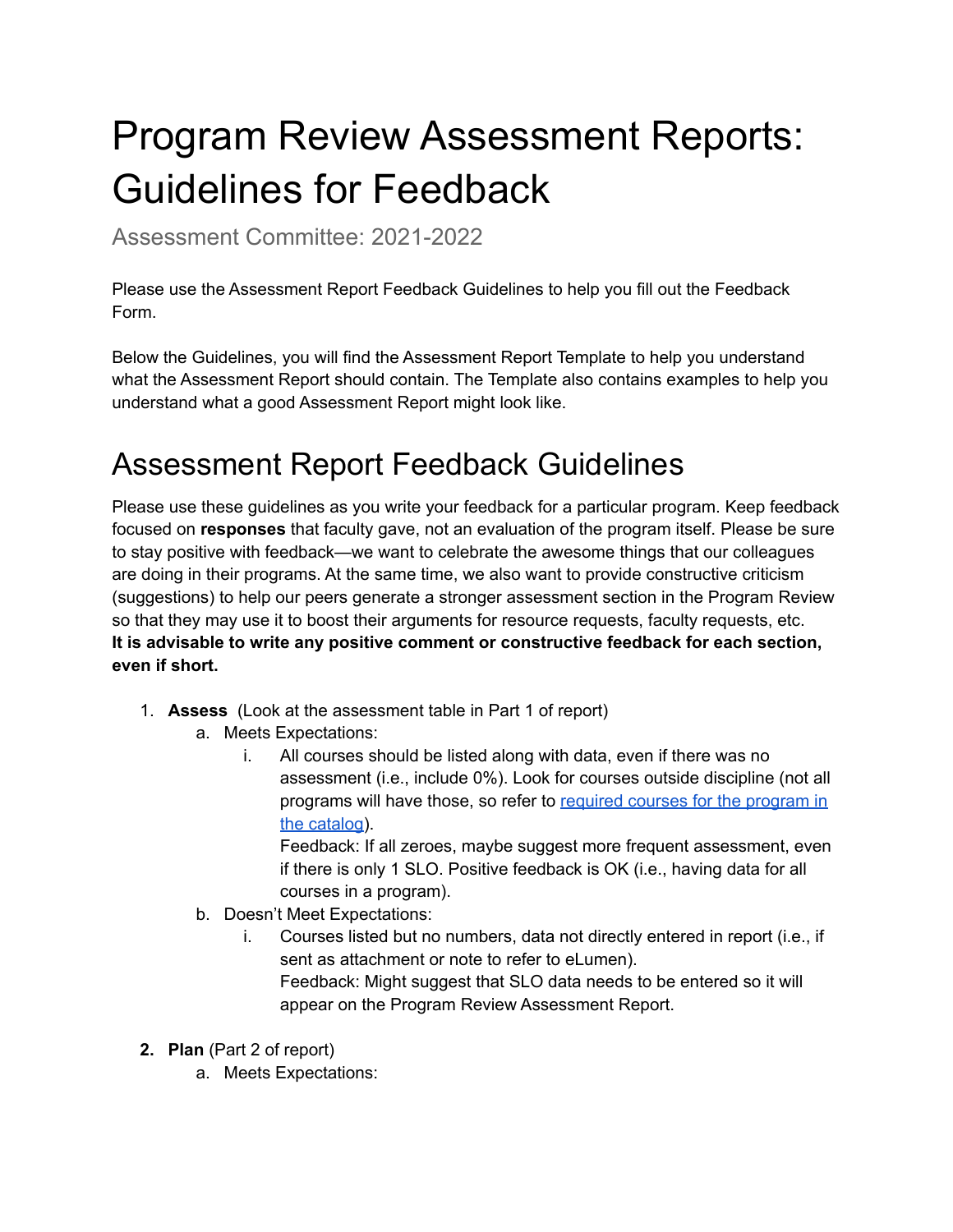- i. Detail must be provided about both the assessment tool and when assessment is to occur. Other things to look for: discussion of how courses fit within the program (only core courses—keep courses within the program). If courses outside program are not listed, it still meets.
- b. Doesn't Meet Expectations:
	- i. Did not describe assessment tool(s) or when assessments occur.
- 3. **Reflect** (Part 2 of report)
	- a. Meets Expectations:
		- i. Addresses both strengths and weaknesses. Ideally, strengths and weaknesses should be addressed separately. Feedback could include whether weaknesses/strengths were addressed directly or implied. Up to reviewers to decide meets/doesn't meet depending on how clear language is.
	- b. Doesn't Meet Expectations:
		- i. Only strength or only weakness is mentioned (response only addresses half of the question).

### **4. Refine**

- a. Meets Expectations:
	- i. Mentions specific changes (goals, etc.) to strengths and weaknesses tied to reflection piece. A timeline is suggested. Feedback: Suggestion to provide feedback about effectiveness of assessment tools used.
- b. Doesn't Meet Expectations:
	- i. No plan to implement potential changes

### 5. **Dialogue**

- a. Meets Expectations:
	- i. Show specific evidence of assessment discussion among discipline faculty (including adjunct, as appropriate for program). Evidence of formal or informal discussion. Specific timelines or specific examples are good to have.

Feedback: Something like, "informal meetings are great; is there a way to move those to formal meetings?"

- b. b. Doesn't Meet Expectations:
	- i. No evidence of assessment discussion among faculty. If it does not meet expectations, consider mentioning that one purpose of this question is to provide evidence for future ACCJC visits.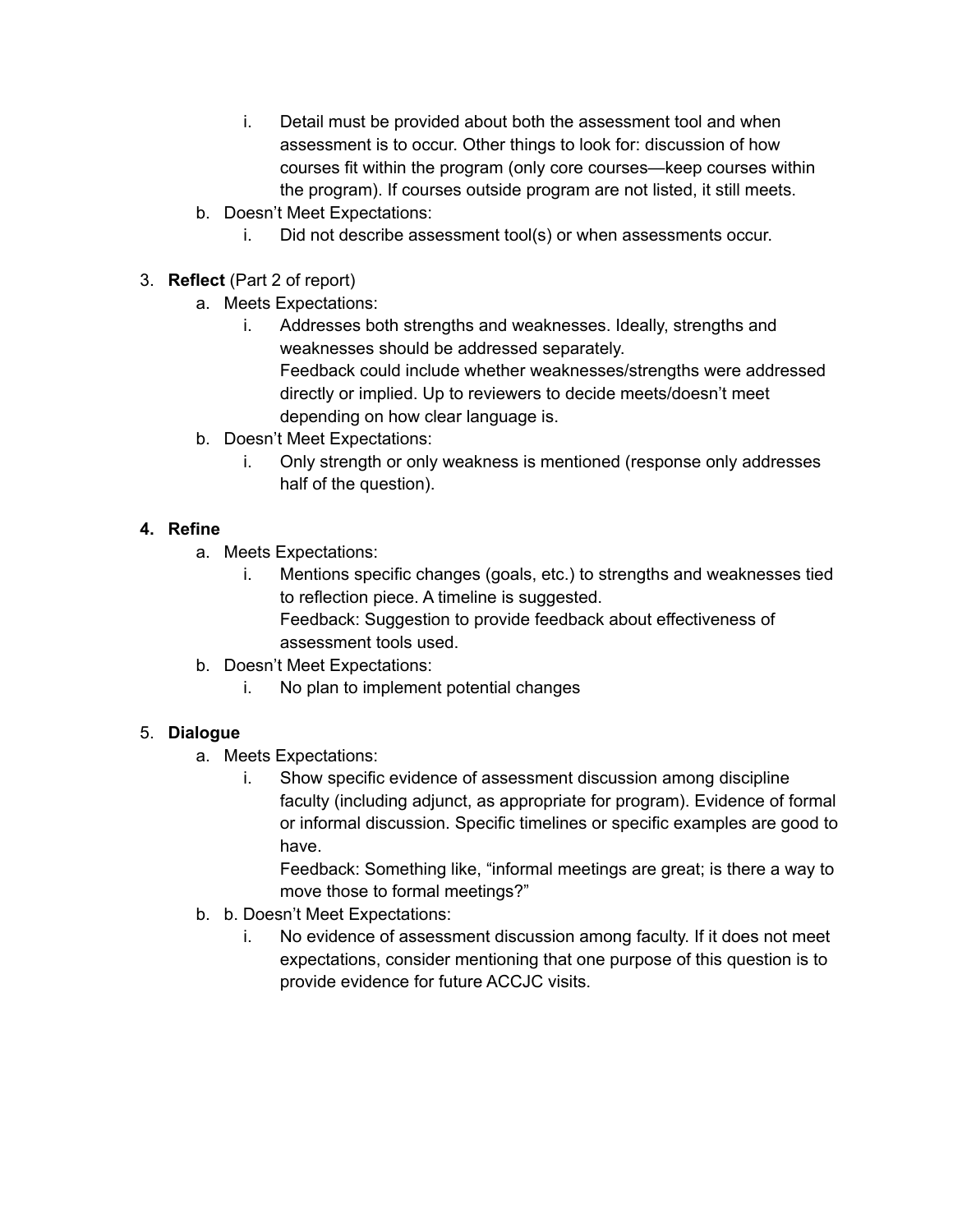# Assessment Report Template

This is what faculty will see when filling out their Program Review. Use this template as a guide when reviewing to see what is expected in each section of the report. You may also want to review the examples linked in Part 2 to see what good responses to this section of the report might look like.

### Assessment Report (Part 1 Assessment Table) 2021-22

### *Instructions*

- 1. Contact the Program Review Committee Co-Chair, Kim Nickell to obtain the SLO performance data for all courses. All assessment data for this year's Program Review is contained in a Sharepoint owned by Kim.
- 2. In the table below, list all required courses, electives, and associated general education courses for the program (e.g., if a math course is part of the psychology program, then it should be included in the table). Please be sure to fill out the table, as attachments will not be accepted. The table may only have one row to begin with, so use the "Enter" key to create more rows to allow for more entries in the table.
- 3. From the SLO performance data, the "Totals for CSLOs" table contains the needed totals for filling out the "Exceeds," "Meets," "Doesn't Meet," and "N/A" expectations categories in the table below. Enter all data, even if there was no assessment data (i.e., include 0%).
- 4. Complete at least one assessment table for approved degrees/certificates within your program.
- 5. After completing the table, you will go to Part 2 of the Assessment Report to write your responses to the questions.

| Courses | % Students<br>Exceed | % Students<br>Meets | % Students Doesn't   % Students<br>Meet | N/A |
|---------|----------------------|---------------------|-----------------------------------------|-----|
|         |                      |                     |                                         |     |

### Assessment Report (Part 2 Responses) 2021-22

### *Instructions*

Using data from the Assessment Table in Part 1, write your responses to the questions below.

### PLAN:

Describe the process, timing, and tools used to assess the courses for the program. ([see](https://committees.kccd.edu/sites/committees.kccd.edu/files/AssessmentReport-Plan.pdf) [examples](https://committees.kccd.edu/sites/committees.kccd.edu/files/AssessmentReport-Plan.pdf))

### REFLECT:

Based on the SLO performance data listed in the table, describe both the strengths and weaknesses of the program. (see [examples\)](https://committees.kccd.edu/sites/committees.kccd.edu/files/AssessmentReport-Reflect.pdf)